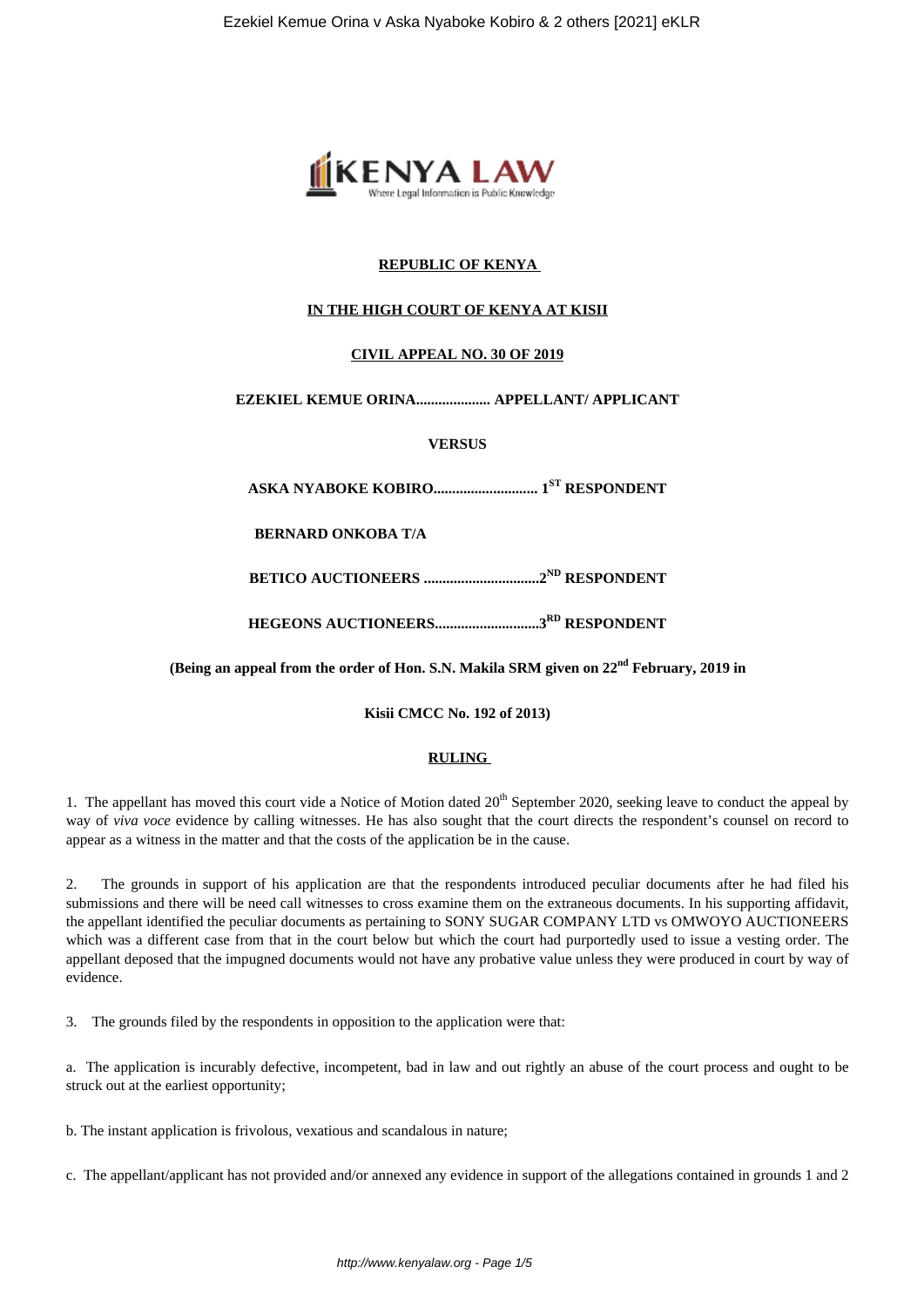of the notice of motion as well as those contained in paragraphs 3 and 4 of his supporting affidavit;

d. It is inconceivable that the respondents have filed new documents in the instant appeal as there has never been any leave granted to adduce new evidence in this matter;

e. The respondent's replying affidavit dated  $12^{th}$  November 2019 and the submissions on record clearly address the critical issues in this appeal;

f. The applicant raises allegations of a criminal nature but has chosen not to pursue the same through lodging a criminal complaint against the purported persons and further, the same involved the court's administrative issues which do not prejudice the parties' rights in any way whatsoever;

g. The instant application as well as the orders sought have no basis in law and are thus untenable;

h. The applicant is in blatant contravention of Sections 1A and 1B of the Civil Procedure Act, 2010 as he has failed to prosecute his appeal against the respondents but has resorted to filing numerous, frivolous and vexatious applications;

i. The instant application is misplaced, mischievous and/or misconceived and ought to be struck out at the earliest opportunity; and

j. The instant application lacks merit and ought to be dismissed.

4. The parties filed written submissions in support of their rival positions. In his submissions, the appellant claimed that the respondent's counsel had not filed his response to the application despite being given ample time to do so. He submitted that the instant application was filed due to the belated introduction of documents through submissions and the application was meant to inquire into the veracity of the documents by cross examining counsel and other intended witnesses. The appellant wanted an explanation bythe respondent's counsel on how the matter of Kisii Miscellaneous Application No. 185 of 2016 of Omwoyo Auctioneers versus SONY Sugar Co. Ltd was related to Kisii Miscellaneous No. 137 of 2016.

**5.** For his part, the respondents' counsel submitted that this court had already given directions for disposing of the appeal by way of written submissions. He contended that the appellant had not demonstrated exceptional circumstances that would vitiate the directions earlier given by the court. He was of the view that there was no indication on the record that the appellant had ever preferred to canvass the appeal by way of *viva voce* evidence. Counsel also submitted that he had never sworn an affidavit that would warrant his presence in court for cross examination. According to him, the application had been brought for purposes of delaying the conclusion of the appeal. **ANALYSIS AND DETERMINATION**

**6.** The applicable law pertaining to the taking of additional evidence by an appellate court is **Section 78 (1) (d)** of the **Civil Procedure Act** which stipulates:

*78 (1) Subject to such conditions and limitations as may be prescribed, an appellate court shall have power-*

*(d) to take additional evidence or to require the evidence to be taken.*

7. **Order 42 Rule 27** of the **Civil Procedure Rules** sets out the procedure for the taking of additional evidence. It stipulates:

#### *27. Production of additional evidence in appellate court [Order 42, rule 27.]*

*(1) The parties to an appeal shall not be entitled to produce additional evidence, whether oral or documentary, in the court to which the appeal is preferred; but if-*

*(a) the court from whose decree the appeal is preferred has refused to admit evidence which ought to have been admitted; or*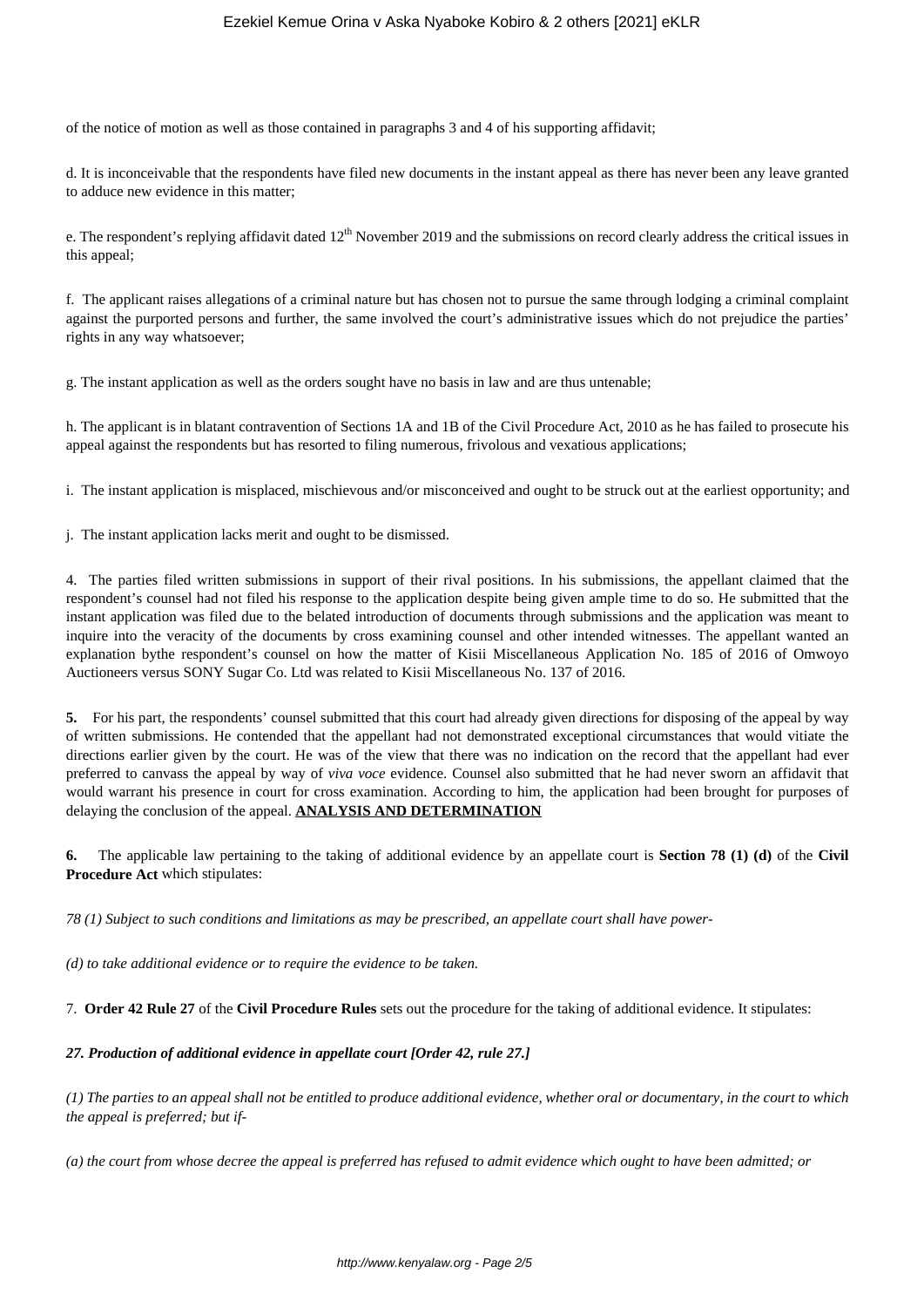### Ezekiel Kemue Orina v Aska Nyaboke Kobiro & 2 others [2021] eKLR

*(b) the court to which the appeal is preferred requires any document to be produced or any witness to be examined to enable it to pronounce judgment, or for any other substantial cause, the court to which the appeal is preferred may allow such evidence or document to be produced, or witness to be examined.*

*(2) Wherever additional evidence is allowed to be produced by the court to which the appeal is preferred the court shall record the reason for its admission.*

8. The applicable principles in determining whether to receive further evidence were outlined by Lord Denning in **Ladd V Marshall (1954)1 WLR, 1489** and cited with approval by Chesoni JA in *Wanje v A.K.Saikwa Civil Appeal No. 72 of 1982[1984] Eklr* thus:

*a. it must be shown that the evidence could not have been obtained with reasonable diligence for use at the trial;*

*b. the evidence must be such that, if given, it would probably have an important influence on the result of the case, though it need not be decisive;*

*c. the evidence must be such as is presumably to be believed, or in other words, it must be apparently credible, though it need not be incontrovertible.*

9. Recently, the Supreme Court in *Mohamed Abdi Mahamud v Ahmed Abdullahi Mohamad & 3 others PETITION 7 & 9 OF 2018 [2018] eKLR* held as follows on the same issue:

*"We therefore lay down the governing principles on allowing additional evidence in appellate courts in Kenya as follows:*

*(a) The additional evidence must be directly relevant to the matter before court and be in the interest of justice;*

*(b) It must be such that, if given, it would influence or impact upon the result of the verdict, although it need not be decisive;*

*(c) It is shown that it could not have been obtained with reasonable diligence for use at trial, was not within the knowledge of, or could not have been produced at the time of the suit or petition by the party seeking to adduce the additional evidence;*

*(d) Where the additional evidence sought to be adduced removes any vagueness or doubt over the case and has a direct bearing on the main issue in the suit;*

*(e) The evidence must be credible in the sense that it is capable of belief;*

*(f) The additional evidence must not be so voluminous making it difficult or impossible for the other party to respond effectively;*

*(g) Whether a party would reasonably have been aware of and procured further evidence in the course of trial is an essential consideration to ensure fairness and due process;*

*(h) Where the additional evidence discloses a strong prima facie case of willful deception of the court;*

*(i) The court must be satisfied that the additional evidence is not utilized for the purpose of removing lacunae and filling gaps in evidence. The court must find the further evidence needful;*

*(j) A party who has been unsuccessful at the trial must not seek to adduce additional evidence to, make a fresh case in appeal, fill up omissions or patch up the weak points in his/her case;*

*(k) The court will consider the proportionality and prejudice of allowing the additional evidence. This requires the court to assess*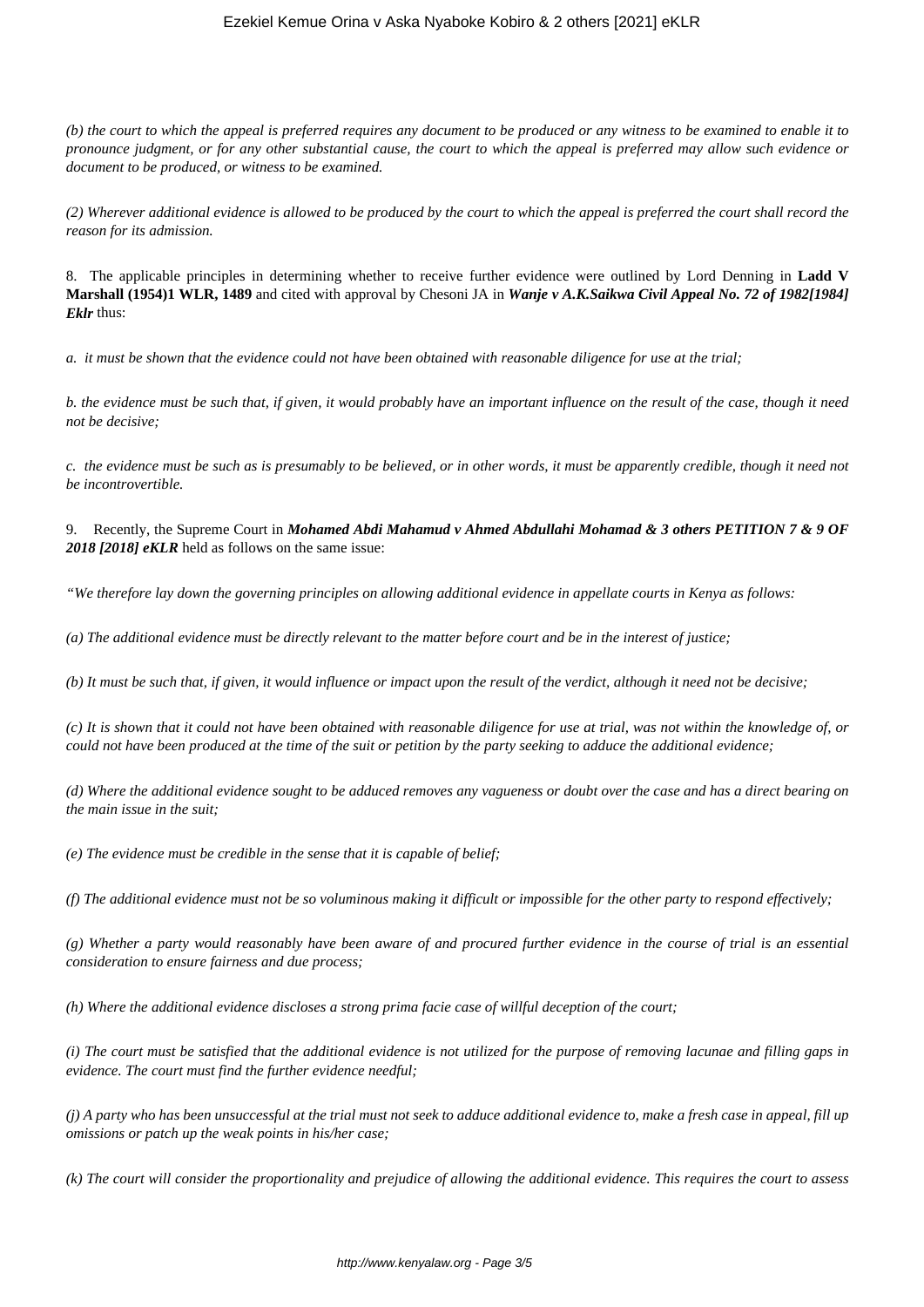*the balance between the significance of the additional evidence, on the one hand, and the need for the swift conduct of litigation together with any prejudice that might arise from additional evidence on the other."*

10. The application before this court is hinged on *Order 42, rule 27 (b)* of the Civil Procedure Rules. The applicant claims that the respondents annexed to their submissions, documents relating to Kisii Miscellaneous Application No. 185 of 2016 the matter of Omwoyo Auctioneers versus SONY Sugar Co. Ltd, which is not related to the suit herein or to Miscellaneous Application No. 137 of 2016. He has sought leave to receive evidence from witnesses and cross examine the respondents on the documents.

11. The appellant did not attach the offending document to his application. However, on perusing the court file, I came across a similar application by the appellant dated  $14<sup>th</sup>$  November 2019 in which he similarly challenged documents relating to Kisii Miscellaneous Application No. 185 of 2016. The application dated 14<sup>th</sup> November 2019 was filed partly in response to an affidavit filed by the 2<sup>nd</sup> respondent who had annexed vesting orders purportedly issued in Kisii Miscellaneous Application No. 185 of 2016 vesting the ownership of motor vehicle registration number KAY 648 J Toyota Matatu to one Alex O. Mokoro.

12. For the purpose of understanding this matter, it is necessary to take a step back and revisit the facts leading up to this application. The appeal before this court is an appeal against the ruling and order of the trial court issued on  $22<sup>nd</sup>$  February 2019 in Kisii Civil Suit No. 192 of 2013. The plaintiff in Civil Suit No. 192 of 2013, Aska Nyaboke Kobira (the 1<sup>st</sup> respondent herein) had sued the defendants, Jeran General Contractors Limited and Evans Omwoyo Onsongo, for compensation for injuries sustained in a road traffic accident involving the defendants' vehicles. The 1<sup>st</sup> respondent claimed that Jeran General Contractors Limited was the owner of motor vehicle registration number KBK 805 D Isuzu Bus and Evans Omwoyo Onsongo was the owner of motor vehicle registration number KAY 648 J Toyota Matatu. The 1<sup>st</sup> respondent's suit against the defendants was successful. On being awarded damages, the 1<sup>st</sup> respondent proceeded to execute the decree.

13. On  $5<sup>th</sup>$  December 2018, the appellant in this matter filed an application dated  $12<sup>th</sup>$  November 2018 claiming that the above mentioned motor vehicle KAY 648 J, which had, at that time been attached and sold off in satisfaction of the decree, belonged to him. The trial court dismissed the application in the ruling dated  $22<sup>nd</sup>$  February 2019, which impelled the appellant to file this appeal.

14. Fast forward to the issues arising in the application before this court. The  $2<sup>nd</sup>$  respondent herein swore a replying affidavit on  $12<sup>th</sup>$  November 2019 in response to the appellant's amended memorandum of appeal. He averred that pursuant to the judgment and decree in the lower court in Kisii Civil Suit No. 192 of 2013 the 1<sup>st</sup> respondent commenced execution proceedings against the defendants in that suit. The  $3<sup>rd</sup>$  respondent obtained warrants of attachment and sale and proceeded to proclaim the defendants' movable property including motor vehicle KAY 648 J. The defendants paid the decretal sum before the proclaimed goods were attached but failed to pay auctioneers charges. Consequently, the 3<sup>rd</sup> respondent filed Kisii Civil Miscellaneous Application No. 137 of 2016 for recovery of his costs and charges. The  $2<sup>nd</sup>$  respondent received instructions from the  $3<sup>rd</sup>$  respondent to recover his costs and he proceeded to proclaim and attach motor vehicle KAY 648 J. He issued the defendant with a notification of sale of the vehicle and sold it off in a public auction to the highest bidder known as Tom Mayaka Kebu.

15. The 2<sup>nd</sup> respondent deposed that he filed an application to the court for vesting orders vide Kisii Miscellaneous 185 of 2016 which application was allowed and the ownership of motor vehicle KAY 648 J was vested in the name of the holder of ID No. xxxx. He averred that the appellant filed Kisii Miscellaneous 192 of 2013 two years later seeking to stay the sale of motor vehicle KAY 648 J.

16. The affidavit sworn by the  $2<sup>nd</sup>$  respondent in response to the amended memorandum of appeal raises several issues. Firstly, it is clear that the 2nd respondent swore an affidavit in clear contravention of **Order 42 Rule 27** of the **Civil Procedure Rules** which prohibits the introduction of evidence before an appellate court, unless leave is granted by the court. Secondly, the appellant attached to his affidavit in support of the application dated 14<sup>th</sup> November 2019, a copy of court proceedings which show that the Kisii Miscellaneous Application No. 185 of 2016 was a case between David Obare Omwoyo  $\frac{1}{a}$ Omwoyo Auctioneers and South Nyanza Sugar Company which did not tally with the vesting orders purportedly issued to the  $2<sup>nd</sup>$  respondent in Kisii Miscellaneous Application No. 185 of 2016 the matter of Bernard Onkoba<sup>t</sup>/<sub>a</sub> Betico Auctioneers.

17. That said, I do not find that the circumstances call for the cross examination of witnesses as proposed by the appellant. As stated, the issue of the instant application is the vesting order annexed to the  $2<sup>nd</sup>$  respondent's affidavit which he claimed to have obtained from the court to transfer motor vehicle registration number KAY 648 J after selling it in satisfaction of costs awarded to